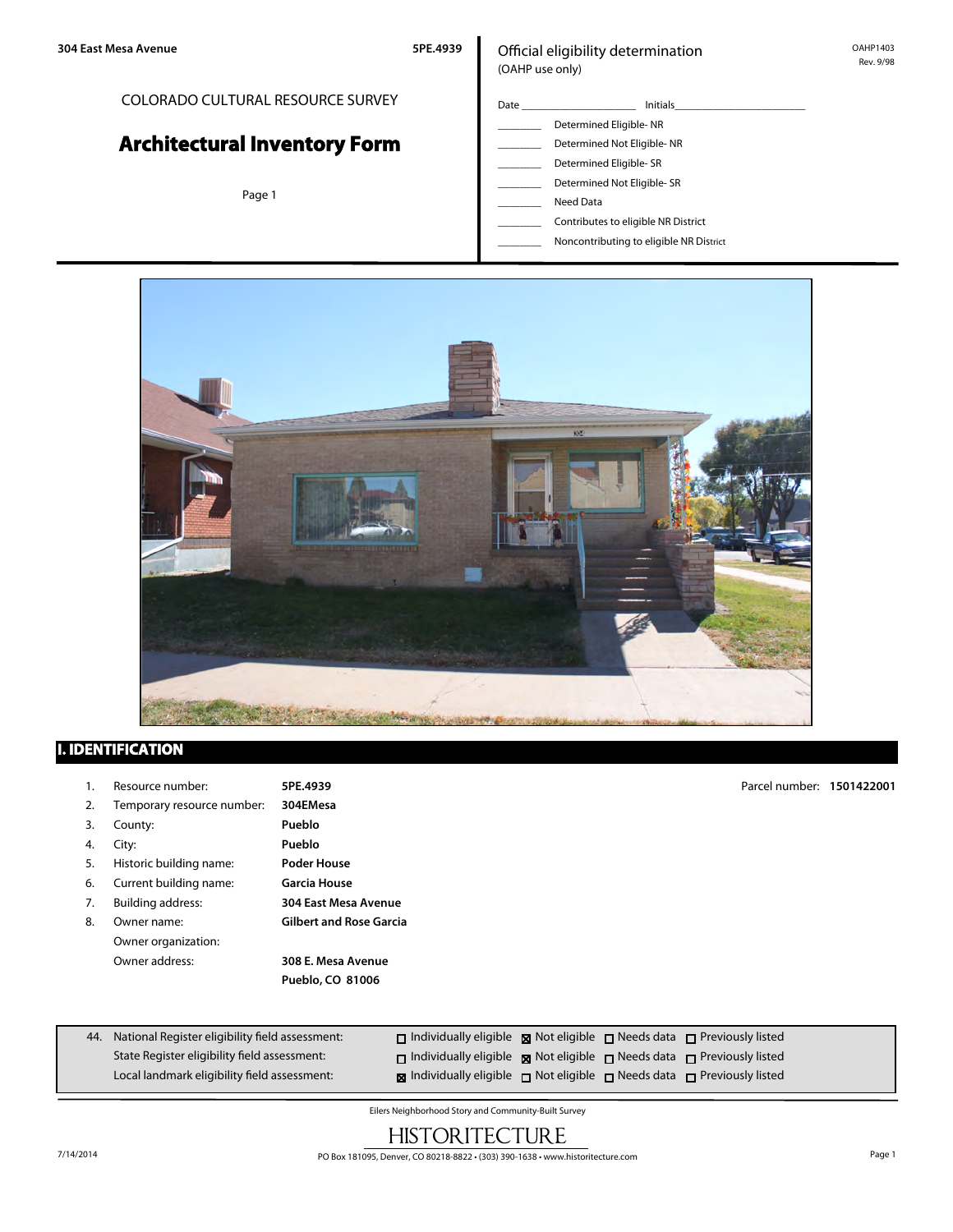#### **II. GEOGRAPHIC INFORMATION**

- 9. P.M.: **6th** Township: **21S** Range: **65W NW** 1/4 **SE** 1/4 **SE** 1/4 **SE** 1/4 of section **1**
- 10. UTM Reference Zone: **13** Easting: **534288** Northing: **4232959**
- 11. USGS quad name: **Southeast Pueblo** Scale: **7.5** Year: **1994**
- 12. Lot(s): **Lots 1 and 2, Block 2** Addition: **City Hall Place, Second Filing** Year of addition: **1889**
- 13. Boundary description and justification: **The boundary, as described above, contains but does not exceed the land historically associated with the property.**

Metes and bounds exist

#### **III. ARCHITECTURAL DESCRIPTION**

- 14. Building Plan (footprint, shape): **Rectangular Plan** Other building plan descriptions:
- 15. Dimensions in feet: **1558 square feet**
- 16: Number of stories: **One**
- 17: Primary external wall material(s): **Brick**

Other wall materials:

- 18: Roof configuration: **Hipped Roof** Other roof configuration:
- 19: Primary external roof material: **Asphalt Roof/Composition Roof** Other roof materials:
- 20: Special features: **Chimney Porch Window/Glass Block**

21: General architectural description:

**Oriented to the north, this one-story Ranch home features a rectangular plan. The home is faced in blonde brick and most of the wooden trim is painted aqua. The windows feature brick sills. The hipped roof has overhanging eaves and is covered in asphalt shingles. A prominent stone chimney appears on the front roof slope.**

**The primary entry is centered on the façade underneath the integrated-roof front porch. The inside door appears to be solid wood with a light colored stain. The storm door is an aluminum combination opening. West of the front door is a large, rectangular picture window. A small metal mail slot is located underneath the northeast corner of this window. A two-tier, integrated, stone planter forms the western edge of the front porch; the corner porch support of decorative metal, painted aqua, is located in the uppermost planter box. The porch is reached via six concrete**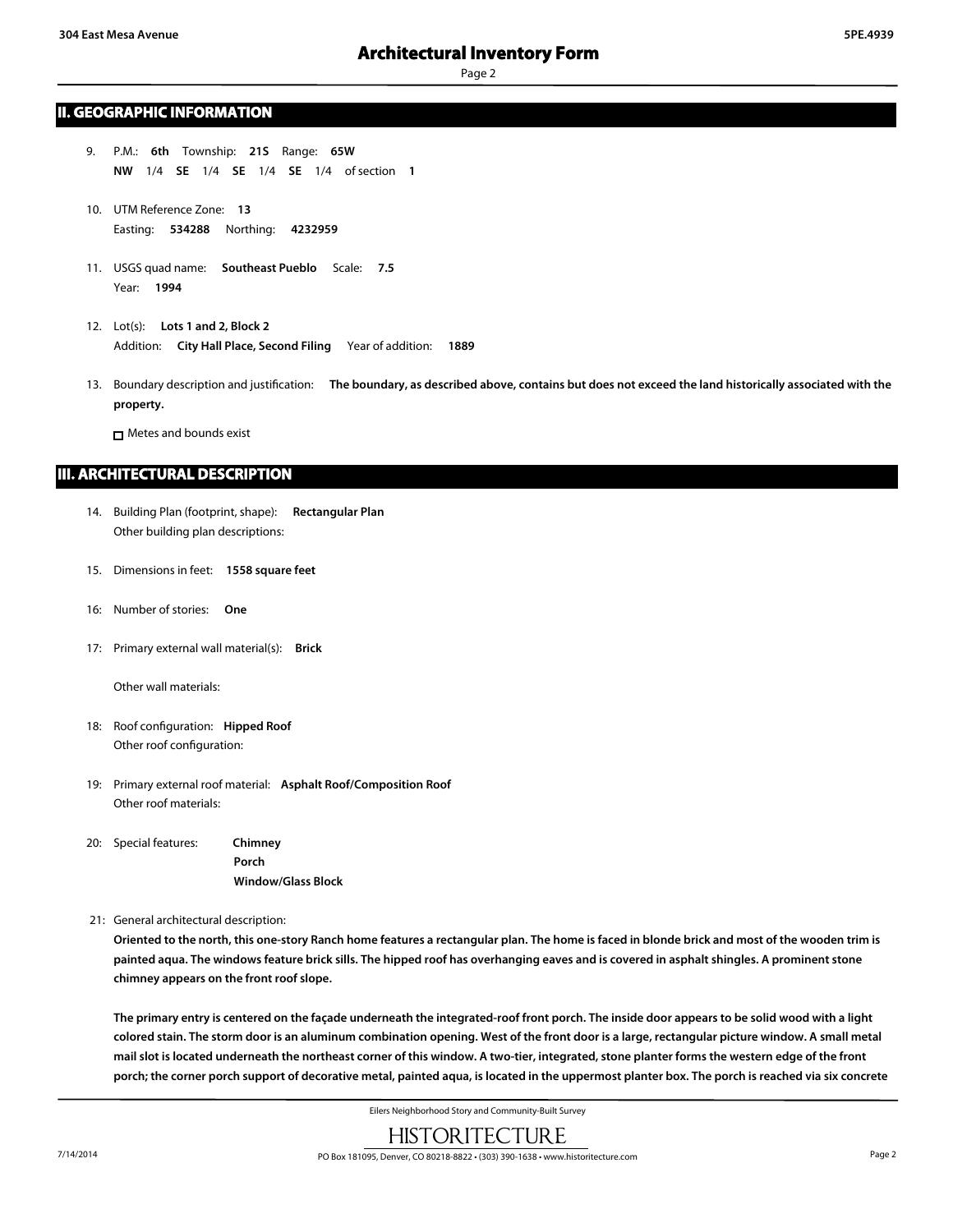**steps faced in a pebbled textured material. The stairs have decorative metal railings and a simple porch surround, also painted aqua. The house number, "304," appears on a small black plaque affixed to the simple fascia board under the eaves. The east bay of the façade contains a large, rectangular, horizontally oriented picture window. A metal door, likely for cleaning out fireplace ashes, appears at the base of the chimney, along the foundation, where the porch intersects with the east bay.**

**The east elevation features two openings on the basement level and three windows on the main story. The two basement windows are small, rectangular, horizontally oriented openings recessed away from the surface of the home. They may be in-filled with glass block. All three of the upper windows are located near the rear of the home. There are two nearly square, aluminum slider windows. Centered between these two identical openings is a rectangular, vertically oriented space in-filled with glass block and a metal vent. A white metal drainpipe runs from the gutter toward the foundation at the northeast corner of the house.**

**The west elevation features three window openings along the foundation and five on the main level of the house. The side of the integrated stone planter, that forms the western edge of the front porch, is visible near the northwest corner of the house. The three basement-level windows match those on the east elevation. Three windows, evenly spaced along the front portion of this elevation, also match the sliders on the east side of the home. South of these windows, there is a slightly larger slider. Near the southwest corner of the house, there is a small, square slider window. White metal drainpipes appear at the two corners of the house. Near the rear (southwest corner) of the house, there is chain link gate leading to the rear of the property. A sidewalk runs from this side gate toward Berwind Avenue and around to the detached garage and driveway at the southwest corner of the lot.**

**The south (rear) elevation of the home is difficult to see from the public right-of-way. Both the garage and a tall wall along the alley block most of the views. From the west, a secondary entry located near the southwest corner of the house is visible. The interior door was unclear, but the storm door appears to match the one on the façade. A utility meter, painted aqua, appears east of the back door. East of this meter, there appears to be a rectangular, vertically oriented window opening with decorative security bars painted aqua. A gently sloped, possibly vinyl, roof runs from the rear of the house towards the garage; this roof may cover a rear patio. A three-quarter height rear wall runs from the southeast corner of the garage towards the southeastern lot line.**

22. Architectural style:

Other architectural style: Building type: **Ranch Type**

23. Landscape or special setting features:

**The property at 304 East Mesa Avenue has a concrete sidewalk on both sides of the corner. The front and side yard and tree lawn are all wellmanicured grass. A short concrete walkway leads from the sidewalk up to steps that lead into the porch and front door. At the rear of the lot, along Berwind Avenue, is another short walkway from the street to a gate at the rear of the house as well as a blonde brick wall that buffers the small rear yard and connects to the garage, which sits off of the alleyway. The small rear yard contains lawn, some paved area, and some small trees.**

#### 24. Associated building, features or objects:

#### **Garage**

**This rectangular accessory building and the driveway are located at the southwest corner of the lot. The hipped-roof garage is built of concrete block. However, the west elevation is faced in blonde brick. This same side features a white, double, roll-up door. A curved brick wall, with planter space in the top, runs from the northwest corner of the garage to the edge of the side walkway leading from the rear door of the main house. Two decorative breeze-blocks appear along the surface, near the bottom of this connecting wall. The south elevation of the garage is painted cream with an aqua painted band running along its foundation. There are four square, decorative breeze-blocks within the garage elevation. Two white metal drainpipes run from the gutters towards the foundation at the two corners of the garage. Neither the east nor the north elevations of the garage are visible from the public right-of-way.**

## **IV. ARCHITECTURAL HISTORY**

25. Date of Construction: **1962-1965** Maximum **External Extending Extimate**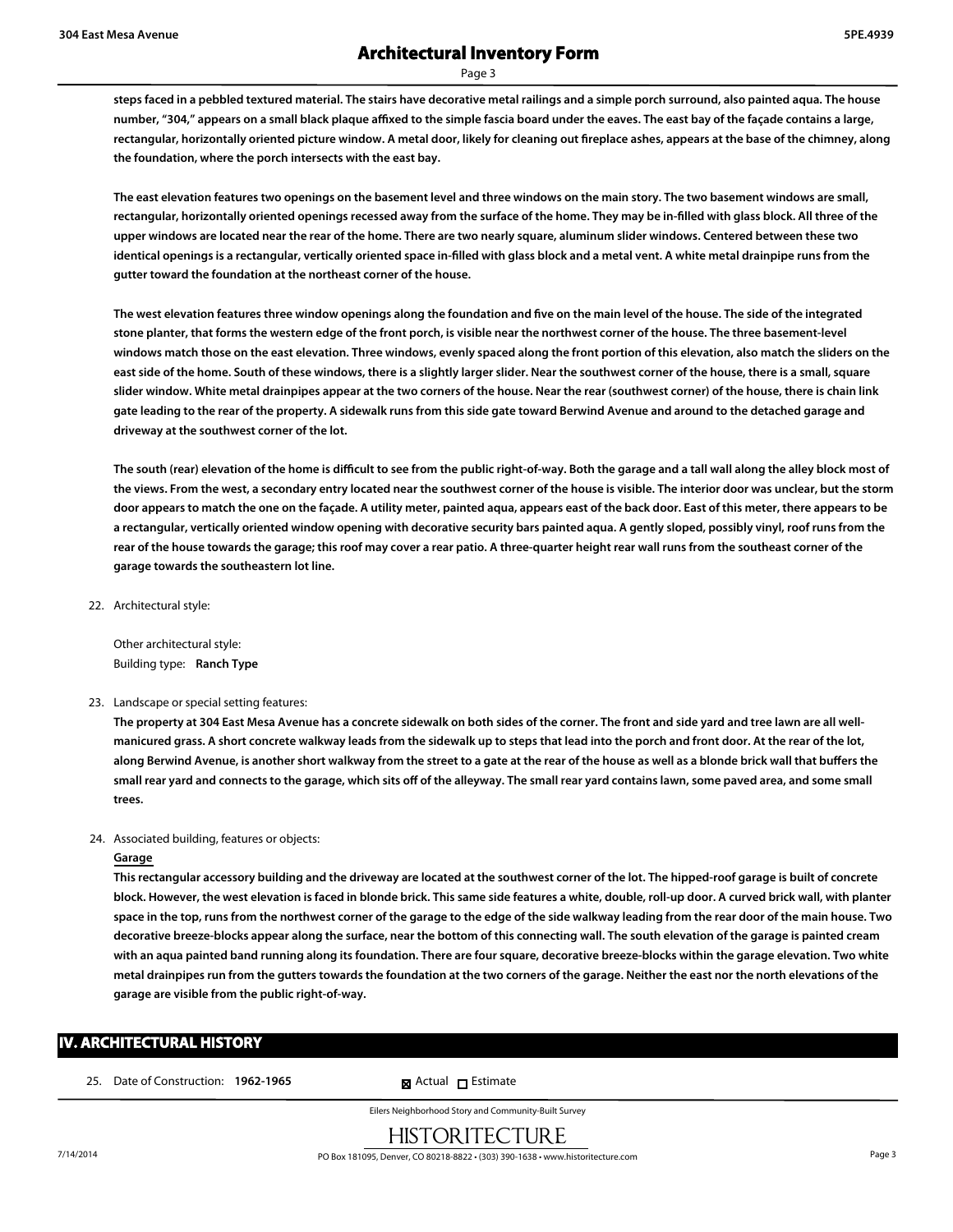Source of Information: **Pueblo County Assessor (online) and historic images from former resident Ginny (Poder) Kaplan**

- 26. Architect: **None** Source of Information:
- 27. Builder: **Al Jersin** Source of Information: **Ginny (Poder) Kaplan**
- 28. Original Owner: **Unknown** Source of Information:
- 29. Construction history:

*The following construction history is quoted from a narrative by Ginny Kay (Poder) Kaplan, former owner, with additional input from her sister Janette (Poder) Doran:*

**"Our old house (home on lot prior to 1962) was pretty much a shotgun style house (with a) kitchen, living room, hall, two small bedrooms, bath, and porch.**

**"In 1962 we remodeled the existing house. We left one wall standing and tore down the remainder of the house. Al Jersin, the same builder that built St. Mary's (Church) directly across the street from our house, built our house using the exact same brick. The remodel incorporated a large living room, sunken sitting room with a fireplace and a huge mural on the wall, three bedrooms, two bathrooms, a utility room, and a huge kitchen with a bar stool area and table area—plus a separate two car-brick garage, a patio between the house and the garage, and a garden. Neighbors and friends helped us tear down the old house. Mom and Dad put in a swamp cooler. Dad and Mom modeled (designed) the house themselves and were extremely proud of the outcome."**

30. Location: **Original Location** Date of move(s):

#### **V. HISTORICAL ASSOCIATIONS**

- 31. Original use(s): **Domestic/Single Dwelling**
- 32. Intermediate uses(s): **Domestic/Single Dwelling**
- 33. Current uses(s): **Domestic/Single Dwelling**
- 34. Site type(s): **Single-family domestic residence**
- 35. Historical background:

*The following historical background is quoted from a narrative by Ginny Kay (Poder) Kaplan, former owner, with additional input from her sister Janette (Poder) Doran.*

**"William 'Bill' and Josephine 'Babe' Poder bought the house in 1946.**

**"Bill (my dad) was a certified public accountant for the Colorado & Wyoming Railway. Dad worked in the mill before he went to the army as a**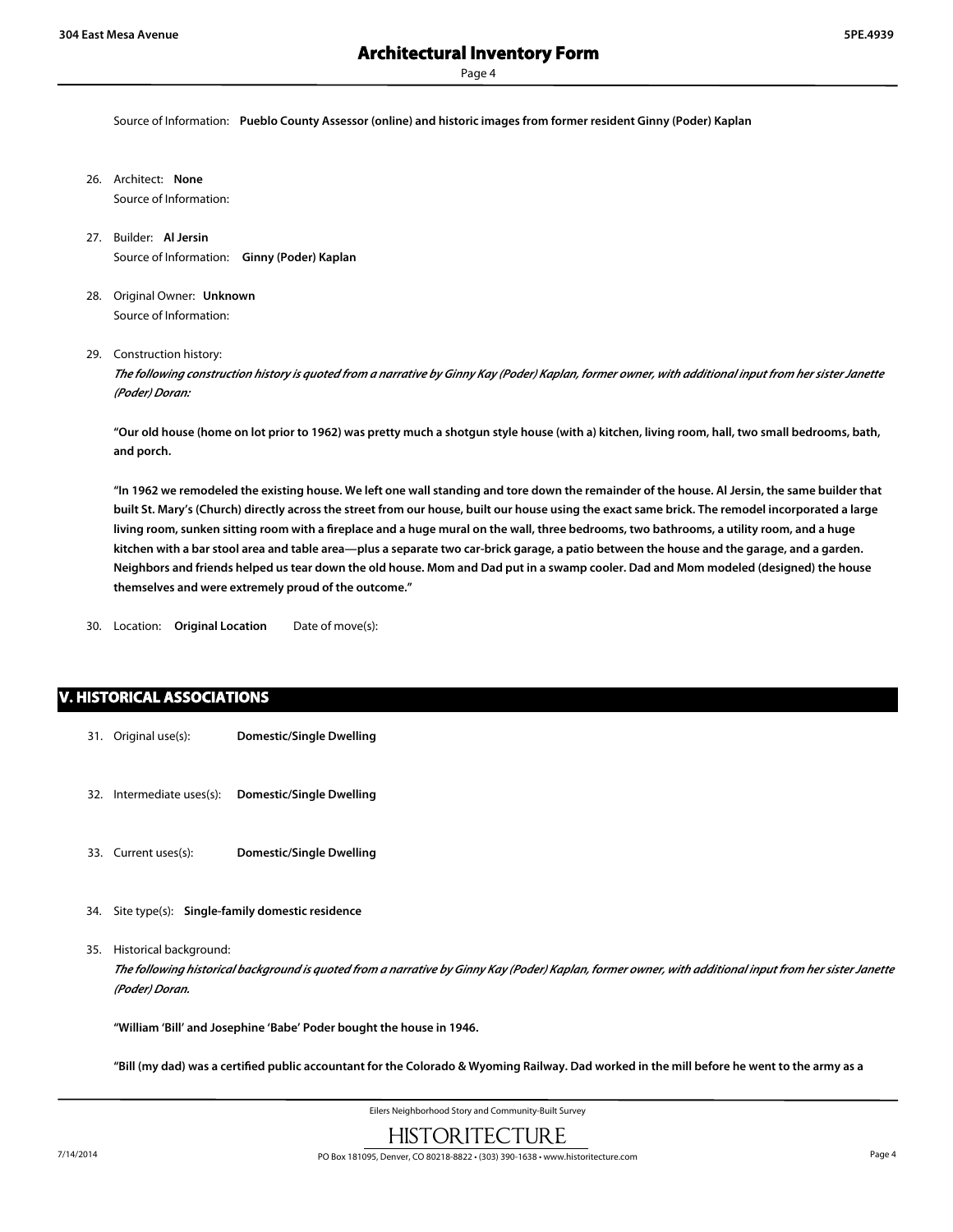**railroad account. The mill (Colorado Fuel & Iron) saved his job for him after the war, and Mom was a stenographer/secretary for CF& I. Dad retired in 1967 from the mill. My dad passed away in 1990, and my mom passed away in 2005.**

**"My sister (Jeanette) and I have many wonderful memories growing up. Our next door neighborhoods (Louie and Mary DeNiro and Rose and Pete Montera) used to invite us for spaghetti dinners and set up tables between the houses. My dad would have monthly poker parties in the kitchen with, of course, traditional "Bojon" (Slovenian) food—potica, zinkrofa, etc. One custom of the Slovenian people is to bless their baskets of food on Easter Saturday and then break open the Zegen Baskets after Easter midnight mass. Family and friends would gather at our house for this fun occasion. Another fond memory was our dance recitals in our front yard. Darla and Marla Kocman and Raejean Galich, along with Jan and I, created dances to music and entertained the neighborhood. We even had lights, backdrops, and Mom's homemade pie. Fireworks were shared with the neighbors each Fourth of July. On hot summer nights we would take the TV outside and eat watermelon with the neighbors. Our neighborhood was a melting pot—Italians, Croatians, Slovenians, and Mexicans—with St. Mary's Church and School being a focal point."**

36. Sources of information:

**City of Pueblo Division of Inspection. "Application for Certificate of Occupancy." 12 August 1962. Kaplan, Ginny Kay (with input from Janette Doran). "Property Owner Worksheet: 304 East Mesa Avenue." 2013.**

#### **VI. SIGNIFICANCE**

- 37. Local landmark designation:  $\Box$  Yes  $\boxtimes$  No Designation authority: Date of designation:
- 38. Applicable National Register criteria:
	- $\boxtimes$  A. Associated with events that have made a significant contribution to the broad patterns of our history.
	- $\Box$  B. Associated with the lives of persons significant in our past.
	- $\square$  C. Embodies the distinctive characteristics of a type, period, or method of construction, or that represent the work of a master, or that possess high artistic values, or that represent a significant and distinguishable entity whose components may lack individual distinction.
	- $\Box$  D. Has yielded, or may be likely to yield, information important in prehistory or history.
	- $\square$  Qualifies under Criteria Considerations A through G (see manual).
	- $\square$  Does not meet any of the above National Register criteria.

Applicable Colorado State Register criteria:

- $\boxtimes$  A. Associated with events that have made a significant contribution to history.
- $\square$  B. Connected with persons significant in history.
- $\boxtimes$  C. Has distinctive characteristics of a type, period, method of construction or artisan.
- $\square$  D. Is of geographic importance.
- $\square$  E. Contains the possibility of important discoveries related to prehistory or history.
- $\square$  Does not meet any of the above Colorado State Register criteria.

Applicable City of Pueblo landmark criteria:

- $\Box$  1a. History: Have direct association with the historical development of the city, state, or nation; or
- $\Box$  1b. History: Be the site of a significant historic event; or
- $\Sigma$  1c. History: Have direct and substantial association with a person or group of persons who had influence on society.
- $\boxtimes$  2a. Architecture: Embody distinguishing characteristics of an architectural style or type; or
- $\boxtimes$  2b. Architecture: Be a significant example of the work of a recognized architect or master builder, or
- $\Box$  2c. Architecture: Contain elements of architectural design, engineering, materials, craftsmanship, or artistic merit which represent a significant or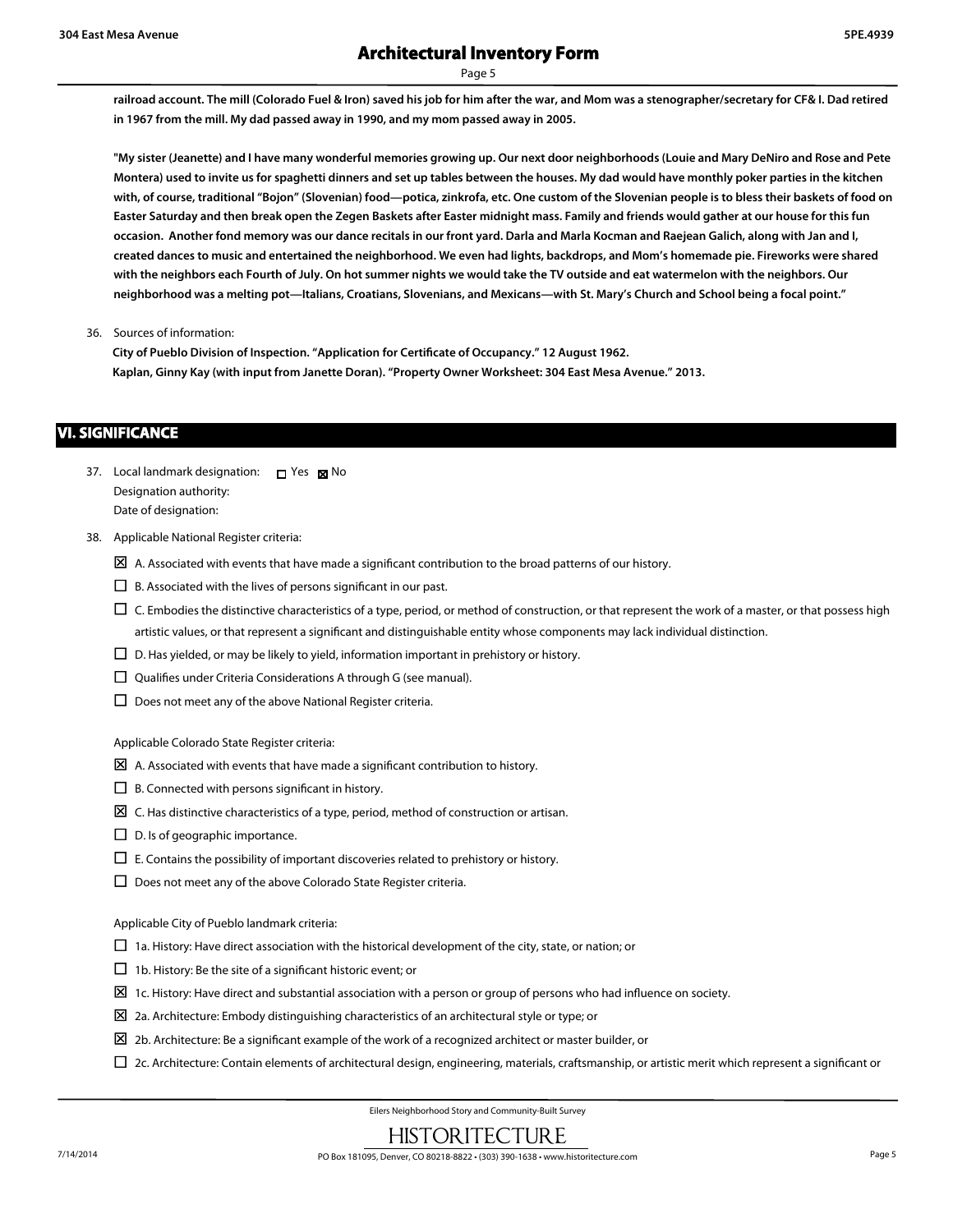influential innovation;

- $\Box$  2d. Architecture: Portray the environment of a group of people or physical development of an area of the city in an era of history characterized by a distinctive architectural style.
- $\Box$  3a. Geography: Have a prominent location or be an established, familiar, and orienting visual feature of the contemporary city, or
- $\Box$  3b. Geography: Promote understanding and appreciation of Pueblo's environment by means of distinctive physical characteristics or rarity; or
- $\Box$  3c. Geography: Make a special contribution to Pueblo's distinctive character.
- $\square$  Does not meet any of the above City of Pueblo landmark criteria.

- 39. Areas of significance: **Architecture Ethnic Heritage/European**
- 40. Period(s) of Significance: **1962; 1946-1964**
- 41. Level of Significance: □ National □ State Local □ Not Applicable

#### 42. Statement of Significance:

**This property is associated with the Slovenian Poder family, who owned the property from 1946 to 2004. Like a few other homes on this stretch of East Mesa Avenue, the Poder house experienced a radical alteration. In 1962 the original shotgun house on the property was transformed into the current Ranch home. Historic photos show Bill Poder and his neighbors working on some of the demolition work, but local contractor Al Jersin, who built both the church and convent on the St. Mary's site across the street, was responsible for the new construction. The City of Pueblo permit classified the changes as an alteration since one wall of the older home remained. This classification impacted the cost of the permit (cheaper) and the decision to retain a portion of the existing home also made the overall renovation less expensive. The Poders were able to modernize their living conditions in an economical manner suited to the wages of a mill worker with a wife and two daughters. Character-defining features of this Ranch type house include its rectangular plan, hipped roof, prominent stone chimney, integrated stone planters, and large picture window.**

**This property does not possess sufficient significance to be considered individually eligible for listing on the National Register of Historic Places or the Colorado State Register of Historic Properties. However, it is individually eligible as a Pueblo Landmark. It is associated with Pueblo's Slovenian community (local criterion 1c), embodies the characteristics of a 1960s Ranch home (local criterion 2a), and is the work of Pueblo builder Al Jersin (local criterion 2b).**

#### 43. Assessment of historic physical integrity related to significance:

**The existing Ranch home exhibits a high level of physical integrity relative to the seven aspects of integrity as defined by the National Park Service and the Colorado Historical Society: location, setting, design, materials, workmanship, feeling, and association. Since the radical alteration from a shotgun in 1962, there have been no significant changes to this house. It retains sufficient physical integrity to convey its significance.**

| <b>VII. NATIONAL REGISTER ELIGIBILITY ASSESSMENT</b> |                                                                                                                                                     |                                                                                                                                                                                                                                                                              |  |  |
|------------------------------------------------------|-----------------------------------------------------------------------------------------------------------------------------------------------------|------------------------------------------------------------------------------------------------------------------------------------------------------------------------------------------------------------------------------------------------------------------------------|--|--|
|                                                      | 44. National Register eligibility field assessment:<br>State Register eligibility field assessment:<br>Local landmark eligibility field assessment: | $\Box$ Individually eligible $\Box$ Not eligible $\Box$ Needs data $\Box$ Previously listed<br>$\Box$ Individually eligible $\Box$ Not eligible $\Box$ Needs data $\Box$ Previously listed<br><b>x</b> Individually eligible □ Not eligible □ Needs data □ Previously listed |  |  |
|                                                      | 45. Is there National Register district potential:                                                                                                  | $\Box$ Yes $\boxtimes$ No $\Box$ Needs Data                                                                                                                                                                                                                                  |  |  |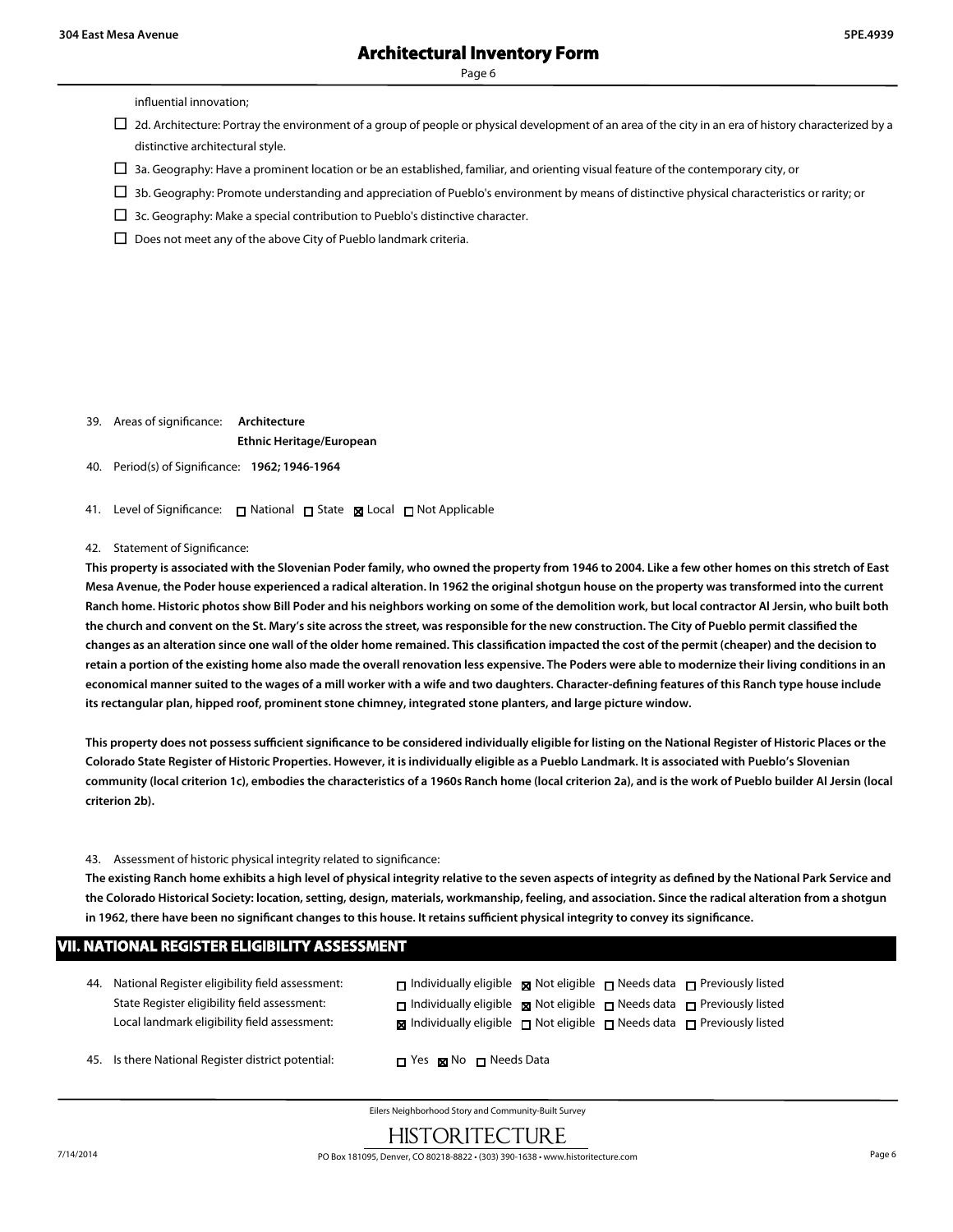# **Architectural Inventory Form**

Page 7

- 
- Discuss: **The Eilers Neighborhood Story and Community-Built Survey project identified part of a potential Pueblo local landmark historic district associated with Pueblo's Slovenian-Americans community. Such a district would include all of the resources surveyed for this small project but the boundary extends to a much wider geographic area. More survey is needed to determine the appropriate local historic district boundaries. Based upon the information gathered thus far, this resource likely would be contributing to the proposed local historic district.**

| If there is National Register district potential, is this building contributing:   | $\Box$ Yes $\Box$ No $\boxtimes$ N/A |  |
|------------------------------------------------------------------------------------|--------------------------------------|--|
| 46. If the building is in existing National Register district, is it contributing: | $\Box$ Yes $\Box$ No box N/A         |  |

### **VIII. RECORDING INFORMATION**

| 47. | Digital photograph file name(s): | mesaavee0304 - 1.tif through mesaavee0304 - 5.tif           |
|-----|----------------------------------|-------------------------------------------------------------|
|     | Digital photographs filed at:    | Robert Hoag Rawlings Public Library                         |
|     |                                  | 100 E. Abriendo Avenue                                      |
|     |                                  | Pueblo, CO 81004-4290                                       |
|     |                                  |                                                             |
| 48. | Report title:                    | <b>Eilers Neighborhood Story and Community-Built Survey</b> |
| 49. | Date(s):                         | 10/22/2013                                                  |
|     |                                  |                                                             |
| 50: | Recorder(s):                     | <b>Mary Therese Anstey</b>                                  |
|     |                                  |                                                             |
| 51: | Organization:                    | Historitecture, LLC                                         |
| 52: | Address:                         | PO Box 181095                                               |
|     |                                  | Denver, CO 80218-8822                                       |
|     |                                  |                                                             |
| 53: | Phone number(s):                 | 303-390-1638                                                |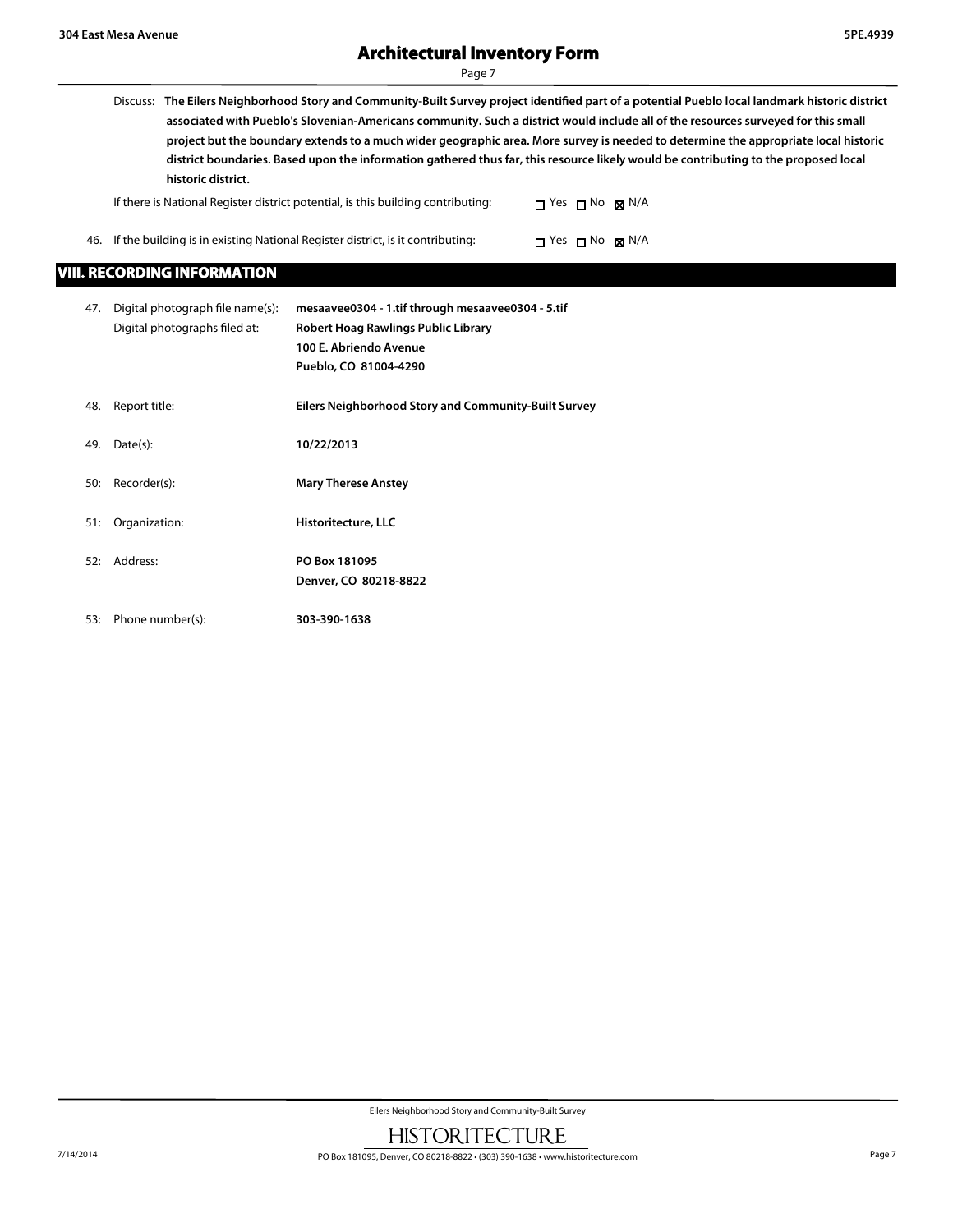## **Architectural Inventory Form**

Page 8

## **SKETCH MAP**